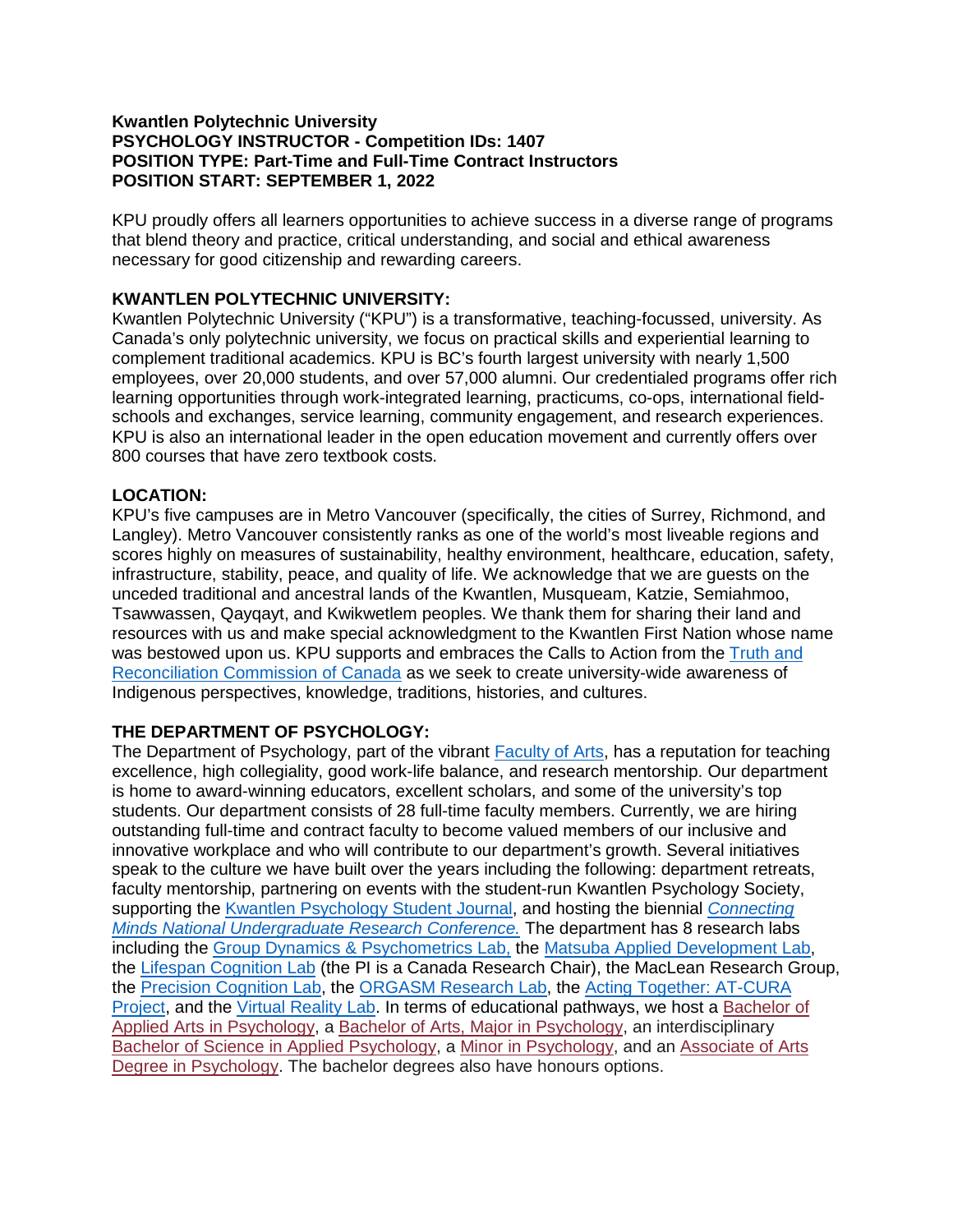Our workload model involves depends on the number of courses assigned. A full-time course load involves teaching 8 courses (35 students per course) over 1-year (Fall 2022: 4 sections; Spring 2023: 4 sections; Summer 2023: vacation & accountable time). Multiple sections of the same course may be offered. Part-time positions may also be available. Working conditions are outlined in the Kwantlen Faculty Association [Collective Agreement.](https://yourkfa.ca/collective-agreement/) These positions have a starting date of September 2022. Applicants are encouraged to apply by April, 2022. Later submissions may be considered on a rolling basis until the positions are filled. Preference will be given to applicants with a track record of teaching excellence, a student-centred approach to pedagogy, scholarly excellence, student mentorship, and a commitment to service and collegiality.

## **POSITION OVERVIEW:**

The Psychology Department invites applications for two contract positions:

## **I. Clinical Psychology (Part-Time or Full-Time)**

A PhD in Clinical Psychology, Counselling Psychology, or a related field. Preference will be given to individuals who are eligible for registration with The College of Psychologists of BC. The candidate will be required to teach courses on clinical intervention, psychopathology, introduction to psychology, and, if qualified, health psychology.

## **II. Cognitive Psychology (Part-Time or Full-Time)**

A PhD in Cognitive Psychology or a related area. The candidate will be required to teach cognition, memory, and introduction to psychology. Other courses may also be available depending on qualifications.

#### **III. Other Contract Positions (Part-Time)**

We are also seeking qualified instructors in all other areas of psychology for our teaching inventory.

#### **APPLICATION REQUIREMENTS:**

A complete application includes: a letter of interest that provides a brief explanation of your qualifications for [the courses](https://calendar.kpu.ca/courses-az/psyc/) you are interested in being qualified to teach; a current curriculum vitae; copies of transcripts of all degrees; a statement of teaching philosophy; evidence of teaching success (including course evaluations by students); and a list of three professional referees able to comment on your teaching ability and academic accomplishments. Incomplete applications will not be reviewed.

#### **Does this role sound like it was made for you, yet you don't check every box?**

We at KPU understand that experiences and qualifications may look differently for everyone and, if this job description is of interest to you, we encourage you to apply.

#### **Note to Applicants:**

Kwantlen Polytechnic University welcomes and encourages applications from equity deserving groups and diverse experiences including, but not limited to, Indigenous people, racialized people, people with disabilities, and members of the 2S/LGBTQIA+ community.

If there are any barriers that you are experiencing or an accommodation that we can provide to support you through the application process, please reach out to us at [humanresources@kpu.ca.](mailto:humanresources@kpu.ca) All qualified candidates are encouraged to apply; however, Canadians and permanent residents will be given priority.

We thank all applicants for their interest in employment with KPU. Only those selected for an interview will be contacted.